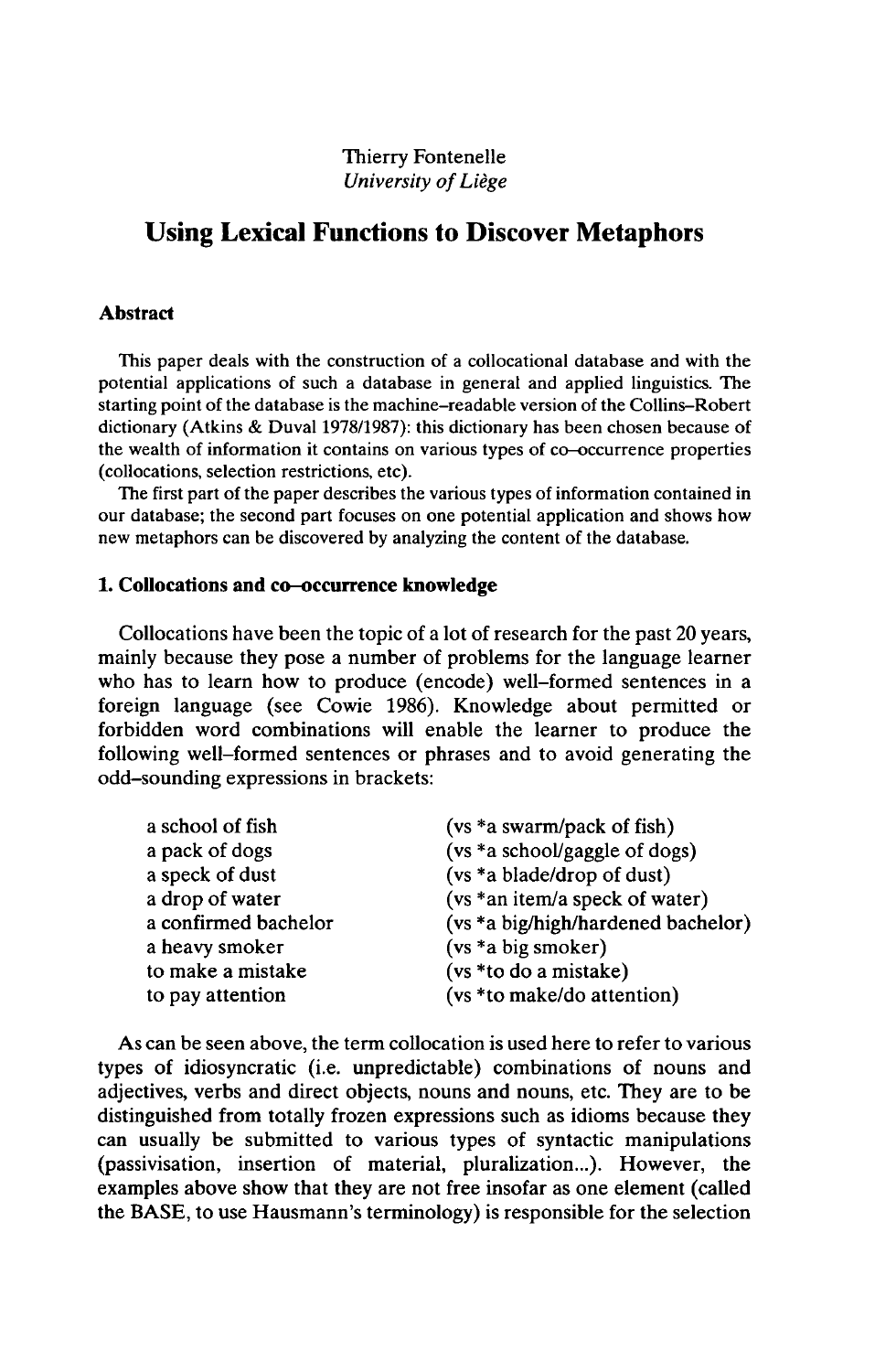of the other element (the COLLOCATOR). The noun *mistake* selects and, to some extent, as Allerton (1982) argues, 'tailors' the meaning of the accompanying verb *make,* which is used figuratively. In an encoding perspective, the information about which verb can co-occur with a given noun should sometimes be found in the entry for the noun (the base). Specialized dictionaries have been designed to that end, e.g. the BBI Combinatory Dictionary of English (Benson *et al.* 1986) or Ilgenfritz *et al.* (1989). These dictionaries, however, suffer from severe limitations insofar as they simply provide lists of collocates, without any attempt at performing any kind of semantic interpretation (although one has to admit that Benson *et al.*) do sketch a methodology to provide a semantic interpretation in their<br>introduction to the dictionary — see their discussion of EN (eradication/<br>methodology to their discussion of EN (eradication) introduction to the dictionary  $-$  see their discussion of EN (eradication/nullification) and CA (creation/activation) verbs—but, unfortunately, these labels are not used in the dictionary proper).

A much more refined approach to the semantic modelling of collocations can be found in Mel'chuk's Explanatory and Combinatory Dictionary (Mel'chuk 1984, 1988). The ECD, which is the lexical component of the Meaning-Text Theory, is a production-oriented dictionary insofar as it describes, among many other things, the lexical collocations in which an entry word participates; to that end, it resorts to a set of 50-odd lexical functions which are used together with a keyword to "signify a set of either phraseological combinations related to the keyword or those words which can replace the keyword under certain conditions" (Steele 1990:41). The general form of such functions is  $f(X)=Y$ , where X is the keyword (the entry in the ECD, the base of the collocation) and Y is the collocate that has to be selected to express the meaning denoted by  $f(X)$ . For example, Magn, which means 'very', 'intensely' or 'to a high degree' will be used in the following collocations:

| $\text{Magn}$ (bachelor) = confirmed | $\text{Magn (thirst)} = \text{unquenchable}$ |
|--------------------------------------|----------------------------------------------|
| Magn (célibataire) = endurci         | $\text{Magn (thank)} = \text{warmly}$        |

The function Oper<sub>i</sub><sub>i</sub> applied to a noun yields the semantically empty verb which takes the keyword as direct object and the ith/jth actant as subject, as in:

| $Oper1$ (attention) = pay          | $Oper_1$ (pressure) = exert |
|------------------------------------|-----------------------------|
| $\text{Oper}_2$ (attention) = draw | $Oper_1$ (suicide) = commit |

Noun-noun collocations also form an important part of the ECD: Mel'chuk distinguishes several important lexical functions that capture idiosyncratic relationships linking a noun and the expressions of a single unit or instance (Sing) or of a group or aggregate (Mult):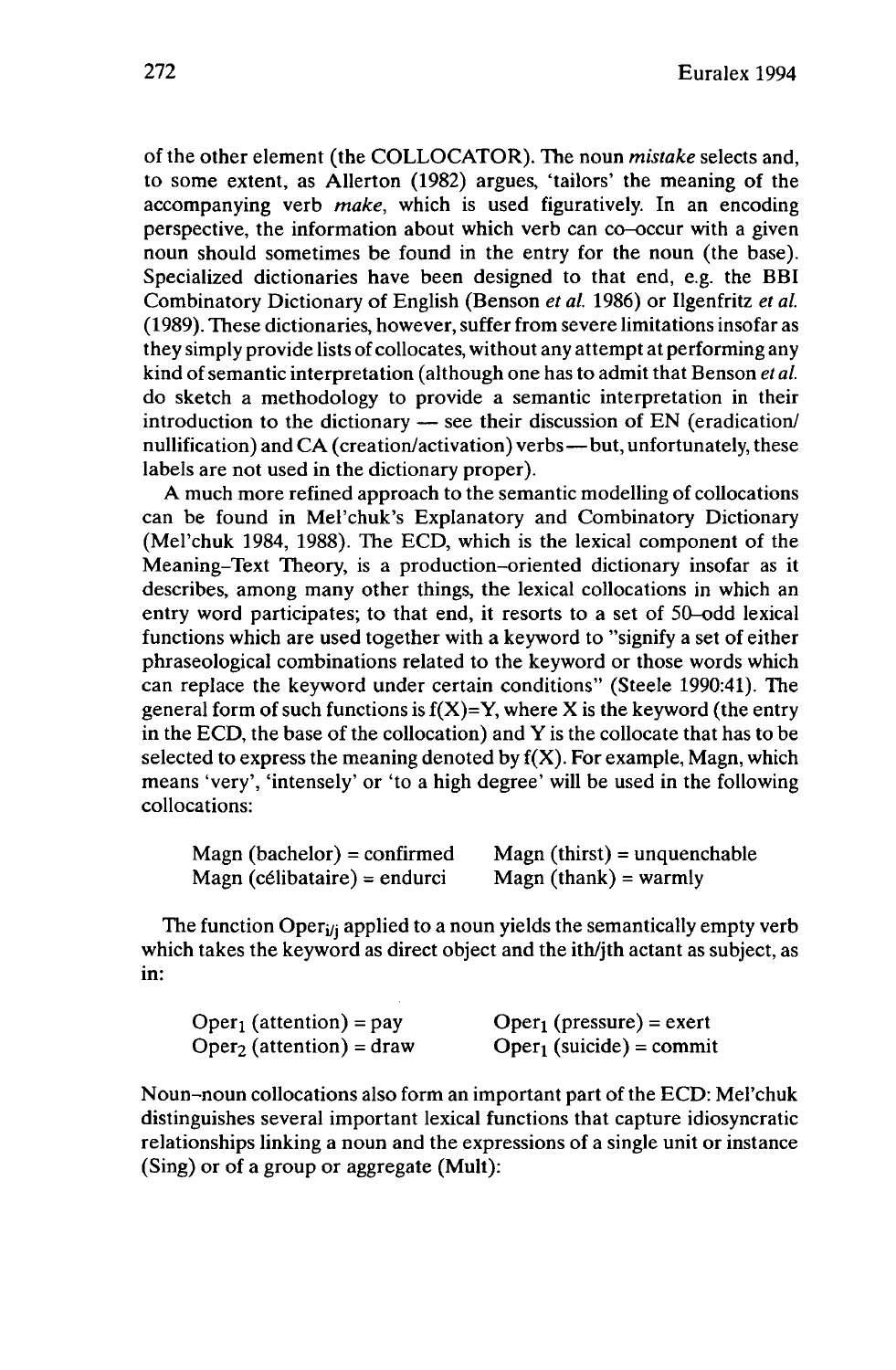| $Sing$ (dust) = speck, fleck, particle | Mult $(fish) = school, shoal$ |
|----------------------------------------|-------------------------------|
| $Sing (grass) = blade$                 | Mult (bee) = swarm            |

Unfortunately, no such dictionary exists for English. Three volumes have been published for French, which represents a coverage of around 250 lexemes. Moreover, I do not know of any computerized collocational dictionary. The project currently under way at the University of Liège just aims to fill this lexicographical gap by constructing a collocational database that offers a wide range of access keys. The following section briefly describes this project.

#### **2. Constructing a collocational database**

It is generally admitted that constructing a lexical database from scratch is a waste of time. In keeping with current research on the reusability of lexical resources (see i.a. Heid/Martin/Posch 1991), the Liège database draws on the machine-readable version of the Collins-Robert English-French dictionary (Atkins & Duval 1978/1987), which was made available to us under research contract with the publishers. The availability of this computerized version makes it possible to manipulate and re-format the lexical information it contains. Collocations are explicitly specified in the italics part of the dictionary, following a well-defined system of representation for typical objects, typical subjects, typical nouns modified by adjectives, etc. I have argued elsewhere (Fontenelle 1992,1994, in press) that lists of lexical collocations for any word in italics can be readily extracted from this bilingual dictionary (there are approximately 100,000 such items in the dictionary). Using the printed version only would require the user to leaf through the entire volume to have access to all the occurrences of these words in italics. The following examples from the printed dictionary illustrate how collocations and typical arguments are coded, using a system of parentheses, brackets and italics:

**school<sup>2</sup>** *n [fish]* banc *m* **speck 1** *n [dust, soot]* grain *m* **swarm<sup>1</sup> 1** *<sup>n</sup> [bees]* essaim *m* **deadly** *adj* hatred mortel, implacable  $m$ ortal *adj* hatred mortel **bark** *vi [dog]* aboyer

Square brackets surround the typical subject of a verb or the typical noun complement of the headword. Typical nouns which can be modified by a given adjective are unbracketed.

The main problem is that the base of the collocation is not accessible to a human user because of the constraints imposed by the alphabetical order. The computerized version of the dictionary enables the user to retrieve the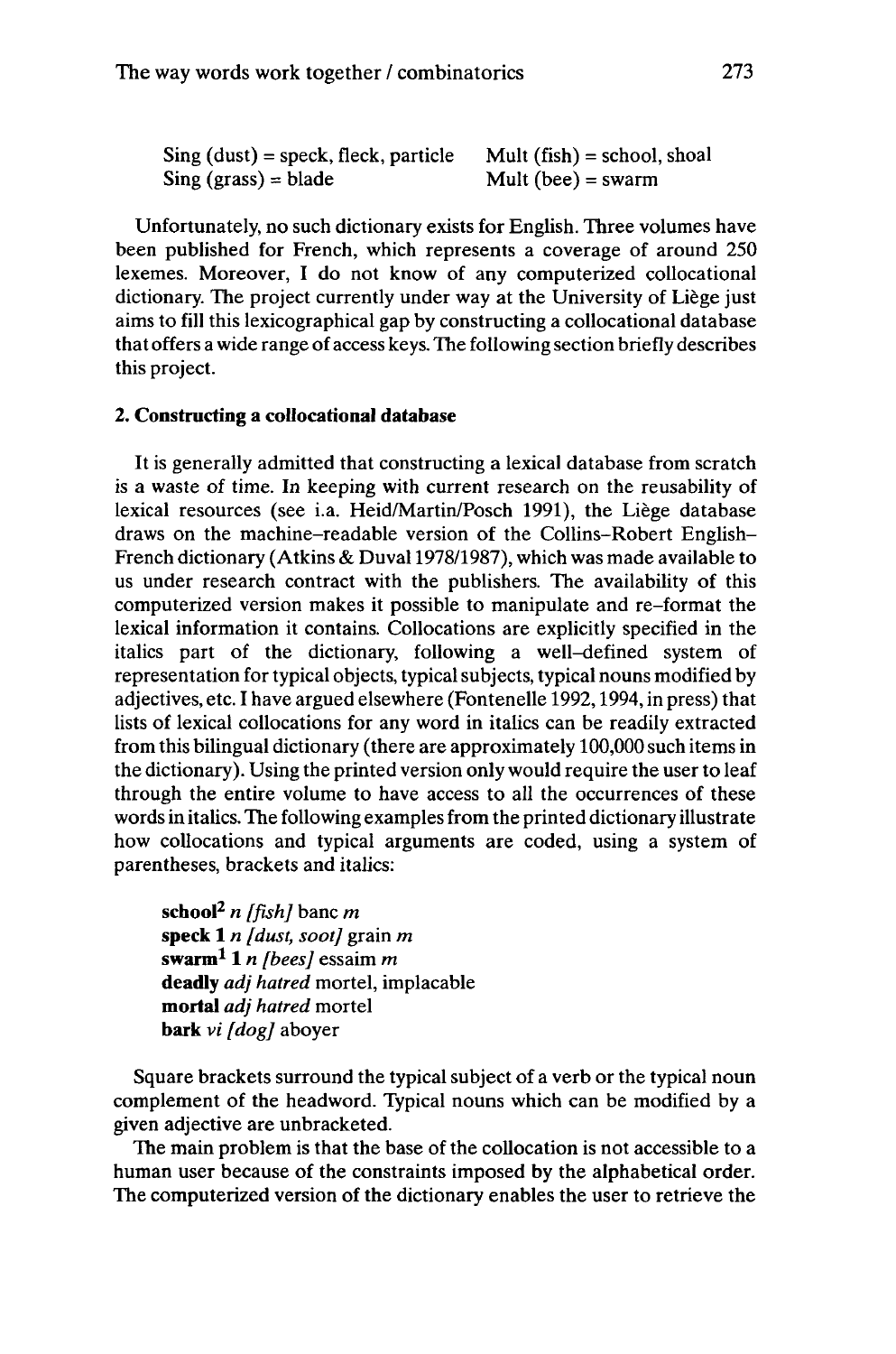set of items that are associated with any word in italics. The Liège database contains just this type of information, together with the lexical function that represents the semantic interpretation of the pairs of collocations in Mel'chuk's formalism. Figure <sup>1</sup> illustrates a few sample records from the database (simplified for the sake of clarity since the French translations given by the dictionary are provided in a separate field; moreover the base is disambiguated and translated too and its translation is provided separately):

| LF   | Base   | Collocator |
|------|--------|------------|
| Mult | fish   | school     |
| Sing | dust   | speck      |
| Sing | soot   | speck      |
| Mult | bee    | swarm      |
| Magn | hatred | deadly     |
| Magn | hatred | mortal     |
| Son  | dog    | bark       |

Figure 1: sample entries from the collocational database

The lexical function (LF) has to be assigned manually, which poses a certain number of problems (in this respect, Heylen *et al.*'s assessment of Mel'chuk's lexical functions for NLP is particularly illuminating). It should be realized that such a database can be used in various ways, language teaching probably being the most straightforward application (indeed, the system makes it possible to construct queries such as "list the nouns that refer *to a group* offish", "which verb expresses the typical sound made by a dog?", "which adjectives can co-occur with *hatred* to express a high degree of the concept?"). Unlike a traditional dictionary in which the alphabetical order is the only access key, this database enables users (translators, language students, linguists) to access information via any field, i.e. the base, the collocator, the translation of the lexical function, whether in isolation or in combination. As such, it resembles the kind of collocational database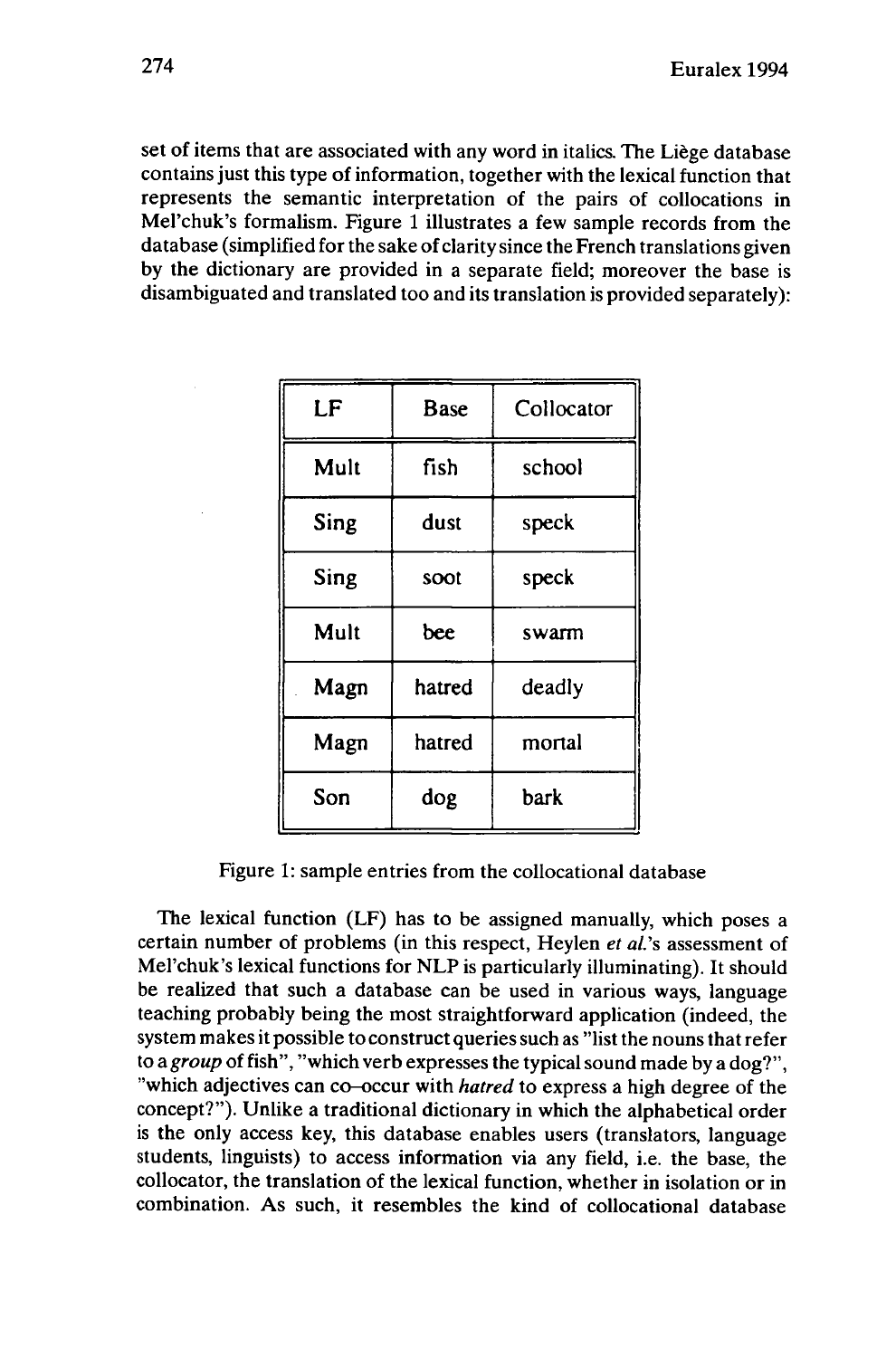described by Heid (1992) but unlike this tool, which is primarily designed for technical translators, the Liège database mostly contains general language, since the source from which it is extracted is a general-purpose dictionary. The following section illustrates a potential application, viz. the discovery of metaphors.

#### **3. Collocations and metaphors**

Lakoff & Johnson argue that "the essence of metaphor is understanding and experiencing one kind of thing in terms of another" (1980:5). Their contention is that the metaphorical structuring of concepts is reflected in the phrasallexicon of the language (ibid:52). To illustrate their hypothesis, they show that metaphors such as ARGUMENT IS WAR are reflected in everyday language, as testified by the following expressions: *He attacked every weak point in my argument; He shot down all ofmy arguments,* etc. (ibid:4). To support their claim, Lakoff & Johnson provide the reader with an impressive list of metaphors ranging from LOVE IS A JOURNEY *(This relationship is a dead-end street; We've gotten offthe track)* to TIME IS MONEY *(How do you spend your time these days?; Thatflattire cost me an hour)* or AN ARGUMENT IS A BUILDING *(We need to construct a strong argument for that; We need more facts or the argument will fall apart).* Browsing through our collocational database and focusing on the realization of the Mult lexical function reveals that other metaphors are also commonly used. Consider the following examples retrieved from the database (queried against the occurrences of Mult to express a group/set of something):

Mult ( $arrow$ ) = cloud, rain, shower, storm Mult (bullet) = rain Mult (missile) = storm Mult (stone) = shower

Arrow, bullet, missile, and stone all refer to some kind of projectile used as a weapon to hit a target. The context in which these items are used usually denotes a war-like situation. Yet these terms are used in co-occurrence with words pertaining to an altogether different field of experience, viz. the field of meteorological phenomena (cloud, rain, shower...). This observation enables us to posit the existence of the metaphor A PROJECTILE IS A METEOROLOGICAL PHENOMENON. Paraphrasing Lakoff (1993:28), we may say that a conceptual mapping applies to a source domain ontology (the field of projectiles) and maps it onto a target domain ontology (the domain of meteorological phenomena). Yet, the concept of projectile should be construed much more broadly, as testified by the following examples retrieved from the database: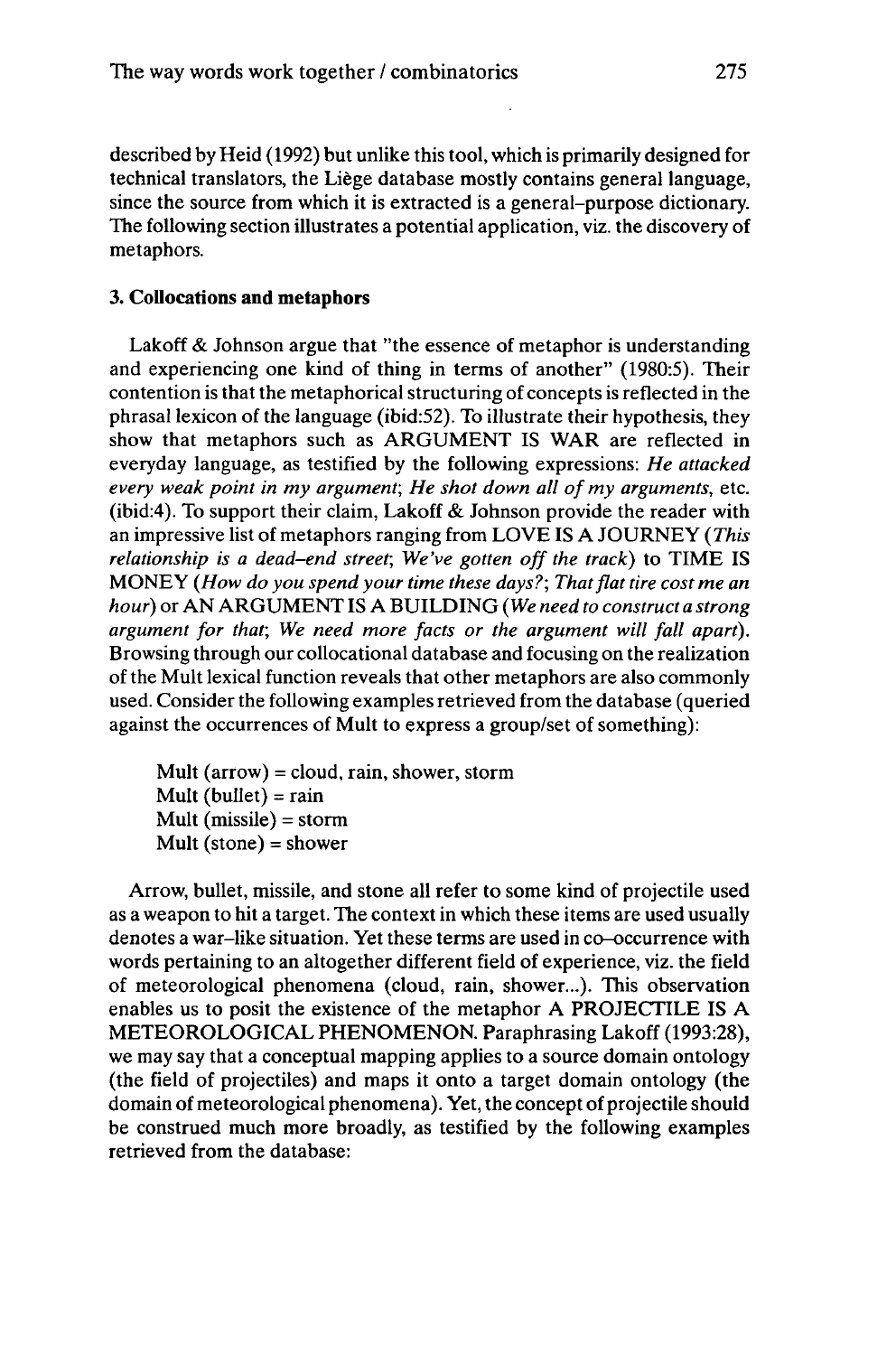Mult (curse) = stream Mult (insult) = shower, storm Mult (abuse) = spate, storm

The bases of the above collocations all share a strong negative connotation: they involve two participants, an agent (the 'attacker') and a patient (the 'victim', who is physically or morally affected by the 'projectiles'<br>loosed off by the attacker). The whole scene — or frame, to use Fillmore's loosed off by the attacker). The whole scene — or frame, to use Fillmore's terminology of frame semantics (Fillmore 1982) — is viewed as a situation where natural elements rage and bluster furiously. It should be noted that meteorological phenomena seem to be seldom associated with positive elements: it would be odd to say *a torrent/cloud/rain of cheers.* However, *a storm/thunderofapplause* and *<sup>a</sup> storm ofcheers* are attested in the dictionary, which forces us not to be too restrictive; cheers and applause are also viewed as some sort of 'projectile' launched by an agent against a patient and, as such, they acquire properties typical of meteorological phenomena.

It should be noted that this set of metaphors also exists in French, although one should realize that the two systems do not function in exactly parallel ways. As noted by Mantha & Mel'chuk (1988:47), the French noun *grêle* (hail) is associated with negative, harmful elements only (compare *une grêle de balles/d'injures* vs *\*une grêle de compliments/de fleurs),* very much like *shower* or *cloud* in the examples above. *Pluie,* however, is neutral in this respect since *unepluie de compliments* (positive) is attested next to *unepluie d'injures* (negative). Moreover, the projectile represented by the argument of the function Mult need not have a target in all cases. In Mult (spark) = cascade/shower, the sparks are not directed at anybody in particular while Mult (bullet) = rain or Mult (insult) = shower/storm definitely involve an actant which can be considered as a target (the patient or victim). In the French ECD (Vol. II), Mel'chuk explicitly specifies the optional or compulsory character of the target in the definition of the meteorological phenomenon itself *{pluie, grêle...).*

What is important here is that we have a double system of metaphors. Curses, insults, abuse, cheers and applause are words and shouts. The metaphor WORDS ARE PROJECTILES makes it possible to use expressions from the field of projectiles to talk about speech and words. The general category of projectiles (which also contains true, non-metaphorical projectiles such as bullets, arrows and similar weapons) is then structured in terms of the metaphor A PROJECTILE IS A METEOROLOGICAL PHENOMENON.

Strong evidence for the existence of the metaphor WORDS ARE PROJECTILES is provided in the following entries for *barrage* in the Longman Dictionary of Contemporary English (LDOCE, Procter 1978) and the American Heritage Dictionary (AHD):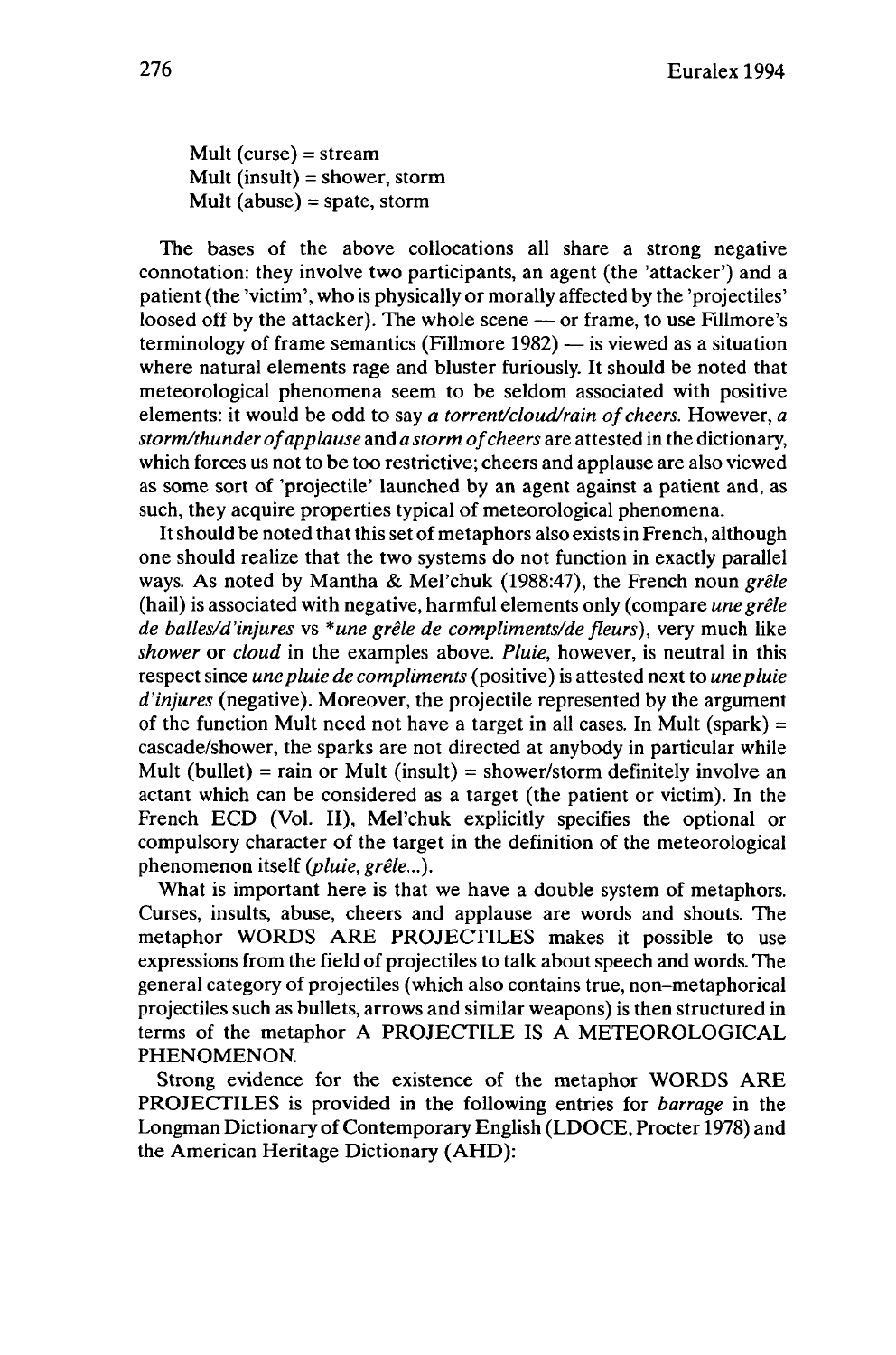### **barrage**

## **a. LDOCE**

1. the firing of a number of heavy guns at once so that the exploding shells fall well forward in a line behind which soldiers are protected as they advance upon the enemy

2. (of speech or writing) a large number of things put forward at almost the same time or very quickly one after the other: *a barrage of questions* 

### **b.AHD**

1. a heavy curtain of missiles or artillery fire

2. a rapid outpouring: *a barrage ofquestions*

The second definitions both refer to a metaphorical use of the word *barrage* and the lexicographers were aware that this conventionalized metaphor ought to be captured and represented in the dictionary.

Itis then crucial to realize that metaphors can be used to account for some co-occurrence phenomena which would otherwise be considered as purely idiosyncratic. This is very much in keeping with Nunberg *et al.* (forthcoming) who suggest that the meaning of many seemingly opaque (i.e. noncompositional) idioms can be explained in terms of situational metaphors. The collocations described above result from a mechanism of 'composition' (see Lakoff 1993:29) whereby two metaphorical mappings overlap and combine within a single phrase.

### 4. **Conclusions**

In this paper, I have outlined the general structure of a collocational database which is currently being constructed at the University of Liège. This database contains bilingual (English-French) collocations extracted from the machine-readable version ofthe Collins-Robert dictionary. The concept of lexical function, adapted from Mel'chuk's Explanatory Combinatory Dictionary, is used to model the semantics of these collocations. The database provides users with various access points (the base, the collocator, the lexical function...) and can therefore be used as a large-scale repository of collocational information to investigate the structure of the lexicon. One application described in this paper is the study of metaphors through the close scrutiny of the realization of the Mult lexical function.